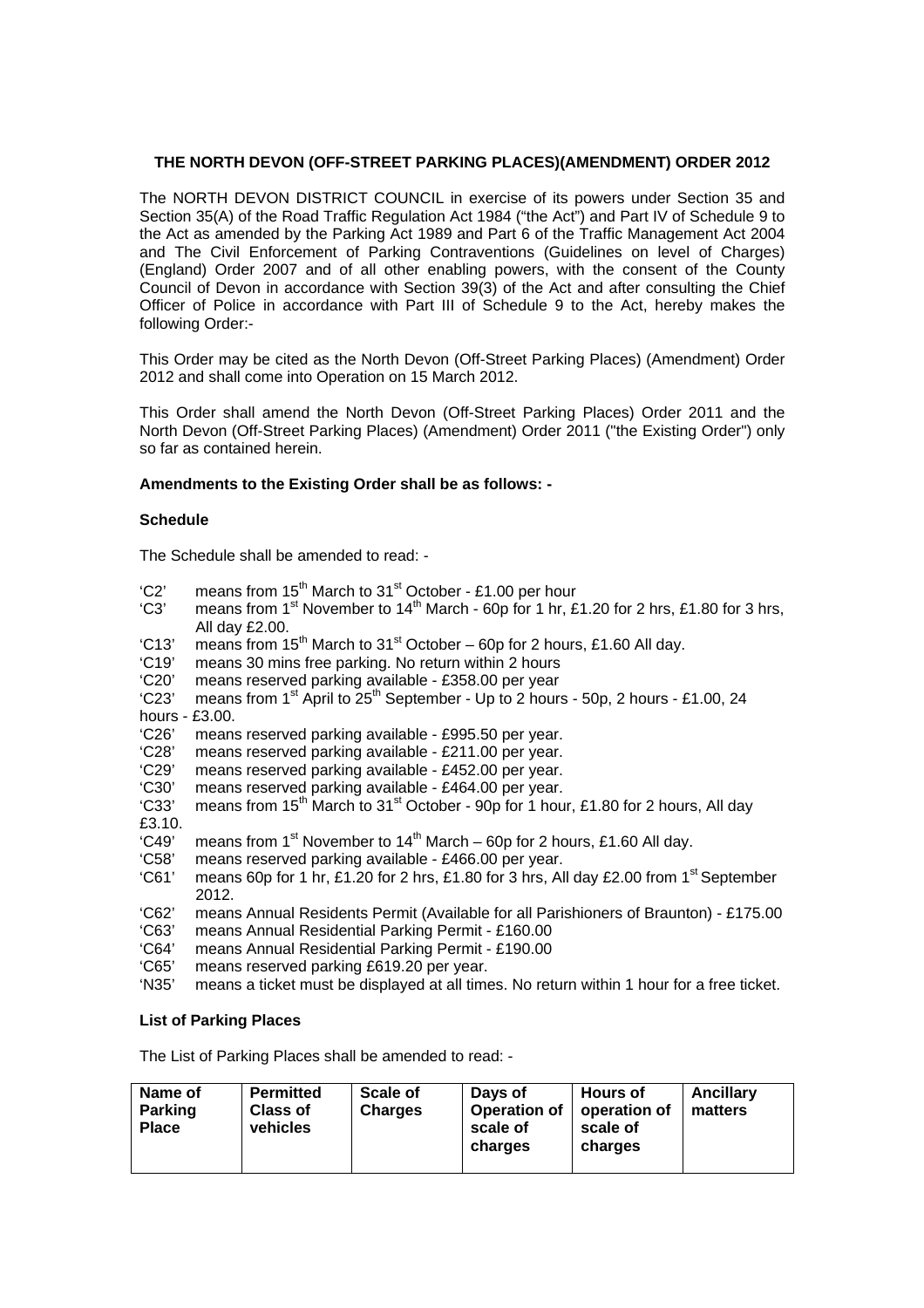| Barnstaple                           |                           |                  |                |                |                                                   |
|--------------------------------------|---------------------------|------------------|----------------|----------------|---------------------------------------------------|
| <b>Bear Street</b>                   | V <sub>3</sub>            | C <sub>1</sub>   | D <sub>3</sub> | H <sub>3</sub> | N2                                                |
| <b>Belle</b>                         | $\overline{\vee}$ 3       | $\overline{C37}$ | D <sub>3</sub> | H <sub>3</sub> | $\overline{N2}$                                   |
| Meadow                               |                           |                  |                |                |                                                   |
| <b>Bicton Street</b>                 | V9                        | C <sub>24</sub>  | D <sub>3</sub> | H <sub>2</sub> | N <sub>21</sub>                                   |
| <b>Cattle Market</b>                 | $\overline{\vee}$         | C <sub>1</sub>   | D <sub>3</sub> | H <sub>3</sub> | N2, N7                                            |
| <b>Civic Centre</b>                  | V <sub>3</sub>            | C37              | D <sub>4</sub> | H <sub>3</sub> | N2                                                |
| Commercial<br>Road                   | V <sub>3</sub>            | C <sub>1</sub>   | D <sub>3</sub> | H <sub>3</sub> | N2                                                |
| Congrams<br>Close                    | V <sub>3</sub>            | C24, C38         | D <sub>1</sub> | H <sub>3</sub> | N2, N35                                           |
| Fairview                             | V4                        | C41              | D <sub>1</sub> | H <sub>3</sub> | N2                                                |
| Magdalene<br>Lawn                    | $\overline{V}9$           | $\overline{C63}$ | D <sub>3</sub> | H <sub>2</sub> | N <sub>21</sub>                                   |
| <b>Hardaway</b>                      | $\overline{\vee}$         | $\overline{C1}$  | D <sub>3</sub> | H <sub>3</sub> | N <sub>2</sub>                                    |
| <b>Head Car</b><br>Park              |                           |                  |                |                |                                                   |
| Litchdon<br><b>Street</b>            | $\overline{\mathsf{V7}}$  | $\overline{C1}$  | D <sub>3</sub> | H <sub>3</sub> | $\overline{N2}$                                   |
| Loverings<br>Court                   | V9                        | C65              | D <sub>3</sub> | H <sub>3</sub> | N21                                               |
| North Walk                           | V <sub>3</sub>            | $\overline{C1}$  | D <sub>3</sub> | H <sub>3</sub> | N2, N7                                            |
| Pathfield                            | V <sub>9</sub>            | $\overline{C63}$ | D <sub>3</sub> | H <sub>2</sub> | N21                                               |
| Lawn                                 |                           | $\overline{C1}$  |                |                |                                                   |
| Paiges Lane                          | V7<br>$\overline{\vee}$ 3 |                  | D <sub>3</sub> | H <sub>3</sub> | N <sub>2</sub> , N <sub>6</sub> , N <sub>27</sub> |
| Lower Pilton<br>Car Park             |                           | C9,C24,C28,      | D <sub>1</sub> | H <sub>3</sub> | N2, N21, N35                                      |
| Portland<br><b>Buildings</b>         | $\overline{\vee}$         | $\overline{C37}$ | D <sub>3</sub> | H <sub>3</sub> | N <sub>2</sub>                                    |
| Portmarsh                            | V3, V9                    | C24, C41,        | D <sub>1</sub> | H <sub>3</sub> | N2, N21                                           |
| Lane                                 |                           | C63              |                |                |                                                   |
| Queen Street                         | V3                        | C <sub>1</sub>   | D <sub>3</sub> | H <sub>3</sub> | N2, N7                                            |
| Richmond<br>Walk                     | $\overline{\vee}$         | C63              | D <sub>3</sub> | H <sub>2</sub> | N <sub>21</sub>                                   |
| <b>Rolle Quay</b>                    | V <sub>3</sub>            | C20,C37          | D <sub>3</sub> | H <sub>3</sub> | N2, N21                                           |
| Seven<br><b>Brethren</b>             |                           |                  |                |                |                                                   |
| First 4 rows                         | V <sub>4</sub>            | C40              | D <sub>1</sub> | H <sub>3</sub> | N2,                                               |
| Remainder of                         | V <sub>4</sub>            | C41              | D <sub>1</sub> | H <sub>3</sub> | N2,                                               |
| main car                             |                           |                  |                |                |                                                   |
| park                                 |                           |                  |                |                |                                                   |
| Tarka                                | $\frac{V3}{V7}$           | C42              | D <sub>1</sub> | H <sub>3</sub> | N <sub>2</sub>                                    |
| <b>Albert Lane</b>                   |                           | C36              | D <sub>1</sub> | H <sub>2</sub> | N1, N22                                           |
| Car Park                             |                           |                  |                |                |                                                   |
| (Blue Area)                          |                           |                  |                |                |                                                   |
| Museum of<br>North Devon<br>Car Park | V <sub>9</sub>            | $\overline{C7}$  | D <sub>3</sub> | H <sub>2</sub> | N <sub>21</sub>                                   |
| <b>Berrynarbor</b><br>Car Park       | $\overline{\vee}$         | $\overline{C7}$  | D <sub>2</sub> | H <sub>2</sub> | N29                                               |
| <b>Bickington</b><br>Car Park        | V <sub>3</sub>            | C31, C57         | D <sub>1</sub> | H <sub>3</sub> |                                                   |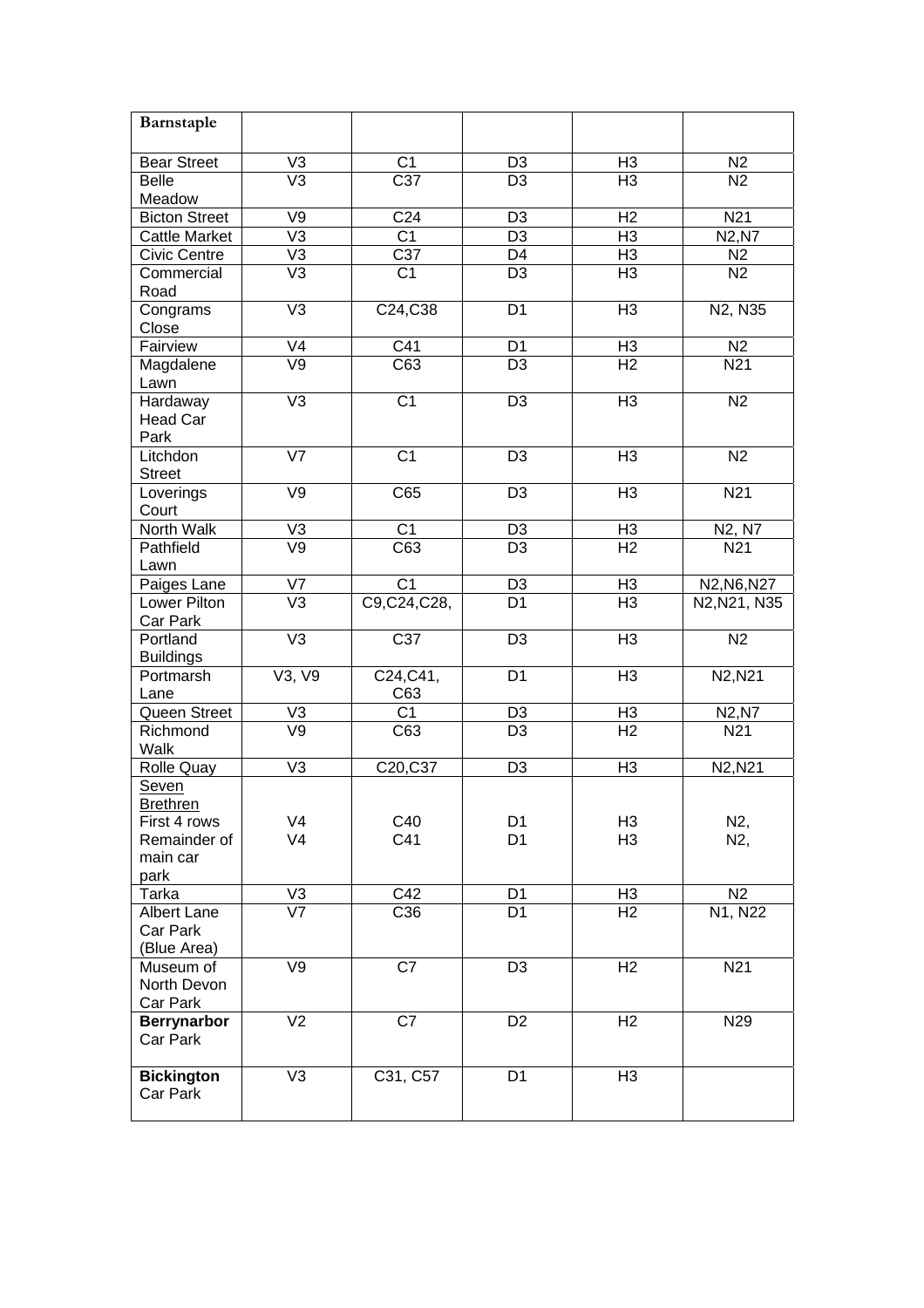| <b>Braunton</b>                                       |                   |                                                   |                 |                |                 |
|-------------------------------------------------------|-------------------|---------------------------------------------------|-----------------|----------------|-----------------|
| <b>Caen Street</b><br>Car Park<br>(Main Red<br>Area)  | V <sub>3</sub>    | C <sub>52</sub>                                   | D <sub>1</sub>  | H <sub>9</sub> | N26, N7         |
| Caen Street<br>Car Park<br>(Blue<br>Overflow<br>Area) | V <sub>3</sub>    | C52, C62                                          | D <sub>1</sub>  | H <sub>9</sub> |                 |
| <b>Combe</b><br><b>Martin</b>                         |                   |                                                   |                 |                |                 |
| <b>High Street</b><br>Car Park                        | V1(V6)            | C19, C43                                          | D <sub>3</sub>  | H <sub>2</sub> | N <sub>14</sub> |
| Croyde &<br><b>Mortehoe</b>                           |                   |                                                   |                 |                |                 |
| Croyde Car<br>Park                                    | V <sub>2</sub>    | C10,<br>C12, C24                                  | D <sub>3</sub>  | H <sub>3</sub> | N2              |
| Croyde Car<br>Park<br>(Coaches)                       | $\overline{\vee}$ | C <sub>5</sub>                                    | D <sub>3</sub>  | H3             | N2, (N9)        |
| Mortehoe<br>Car Park                                  | V <sub>2</sub>    | C10, C12,<br>C <sub>24</sub>                      | D <sub>3</sub>  | H <sub>3</sub> | N2, N7          |
| Fremington<br>Car Park                                | V <sub>3</sub>    | C24,C60                                           | D <sub>1</sub>  | H <sub>3</sub> | N2, N35         |
| <b>Ilfracombe</b>                                     |                   |                                                   |                 |                |                 |
| <b>Brookdale</b><br>(Cars)                            | V <sub>3</sub>    | C3, C33                                           | D <sub>3</sub>  | H3             | N2              |
| Cheyne<br>Beach                                       | V2, V9            | C <sub>22</sub>                                   | D <sub>3</sub>  | H <sub>2</sub> | N21             |
| Cove                                                  | V3                | C <sub>2</sub> , C <sub>3</sub>                   | D <sub>3</sub>  | H <sub>3</sub> | N2, N7          |
| Hele                                                  | $\overline{\vee}$ | C10, C12,<br>C <sub>24</sub>                      | D <sub>3</sub>  | H3             | N2              |
| Hillsborough<br>(Cars)                                | $\overline{\vee}$ | C13,C24,<br>C49                                   | D3              | H3             | N <sub>2</sub>  |
| Jubilee<br>Gardens-<br>East                           | $\overline{\vee}$ | C <sub>2</sub> , C <sub>3</sub>                   | $\overline{D3}$ | H <sub>3</sub> | N <sub>2</sub>  |
| Jubilee<br>Gardens-<br>West                           | V11               | C <sub>2</sub> , C <sub>3</sub> , C <sub>30</sub> | D <sub>3</sub>  | H <sub>3</sub> | N21             |
| Jubilee<br>Gardens -<br>Theatre                       | $\overline{\vee}$ | C58                                               | D <sub>3</sub>  | H <sub>2</sub> | N <sub>21</sub> |
| Larkstone<br>Lane                                     | $\overline{\vee}$ | C <sub>3</sub> , C <sub>33</sub>                  | D <sub>3</sub>  | H3             | N <sub>2</sub>  |
| Marine Drive                                          | $\overline{V}14$  | C3, C33                                           | D <sub>3</sub>  | H <sub>3</sub> | N31, N2         |
| <b>Oxford Grove</b>                                   | $\overline{\vee}$ | C3, C24, C33,<br>C64                              | D <sub>3</sub>  | H <sub>3</sub> | N <sub>2</sub>  |
| Pier                                                  | V3                | C <sub>2</sub> , C <sub>3</sub>                   | D <sub>3</sub>  | H <sub>3</sub> | N2, N7          |
| <b>Wilder Road</b>                                    | V3                | C <sub>2</sub> , C <sub>3</sub>                   | D <sub>3</sub>  | H <sub>3</sub> | N2, N7          |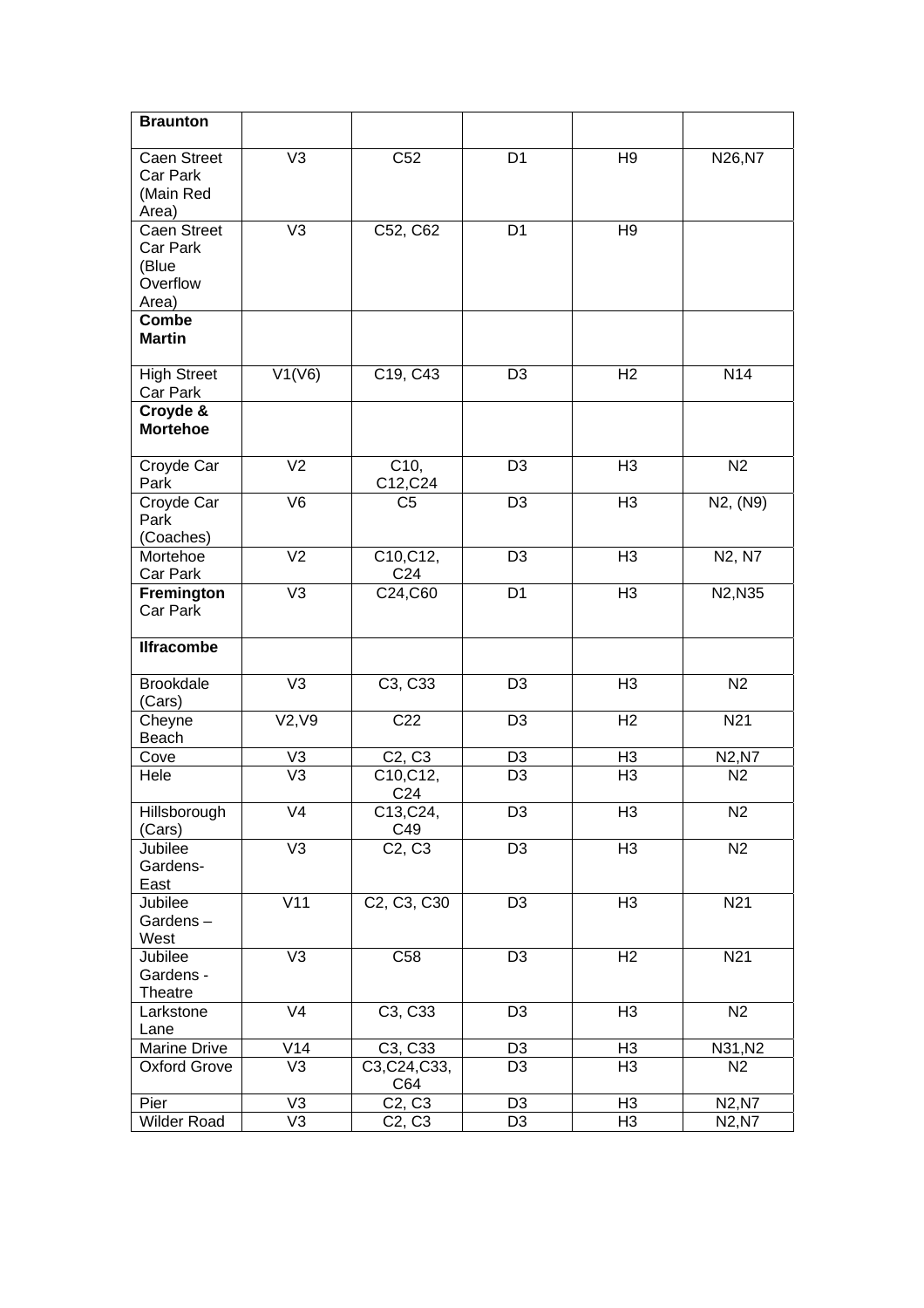| <b>South</b><br><b>Molton</b>         |                |          |                |                |                 |
|---------------------------------------|----------------|----------|----------------|----------------|-----------------|
| <b>Central Car</b><br>Park            | V <sub>4</sub> | C34,C51  | D <sub>1</sub> | H <sub>3</sub> | N2, N28         |
| <b>South</b><br><b>Molton</b><br>Town |                |          |                |                |                 |
| Southley<br>Road                      | V3             | C21, C61 | D <sub>3</sub> | H <sub>2</sub> | N <sub>21</sub> |

#### **Permits**

The List of Permits shall be amended to read: -

2. Barnstaple Long Stay Permit - Tickets for Bickington, Fair View, Seven Brethren (Long Stay Area), Portland Buildings, Civic Centre (Saturdays and Bank Holidays Only), Congrams Close, Fremington, Lower Pilton, Portmarsh Lane, Rolle Quay and Tarka, Barnstaple: -

| Annual    | £196.20 |
|-----------|---------|
| Quarterly | £61.25  |

5. Permits valid as specified at either Cormelles Car Park, Hollands Park, or High Street Car Park, Combe Martin: -

| Non-transferable permits -                                       | Annual -     | £120.00 |
|------------------------------------------------------------------|--------------|---------|
| -                                                                | $6$ months - | £70.00  |
| 4 day ticket for Kiln Car Park<br>7-day permit for Kiln Car Park |              |         |

23. Annual Residents Permits (Only available for residents living within a  $\frac{1}{4}$  mile radius of the car park following an application and production of car registration documents and current utility bill )

Bickington - **E28.40** 

Barnstaple (Portmarsh Lane, Lower Pilton, Congrams Close and Bicton Street); Fremington, Ilfracombe (Oxford Grove, Hillsborough); South Molton, Croyde, Mortehoe and Hele -  $\overline{56.70}$ 

### **The Existing Order shall remain in full force and effect save as varied herein.**

Head of Legal North Devon District Council, Civic Centre, Barnstaple, North Devon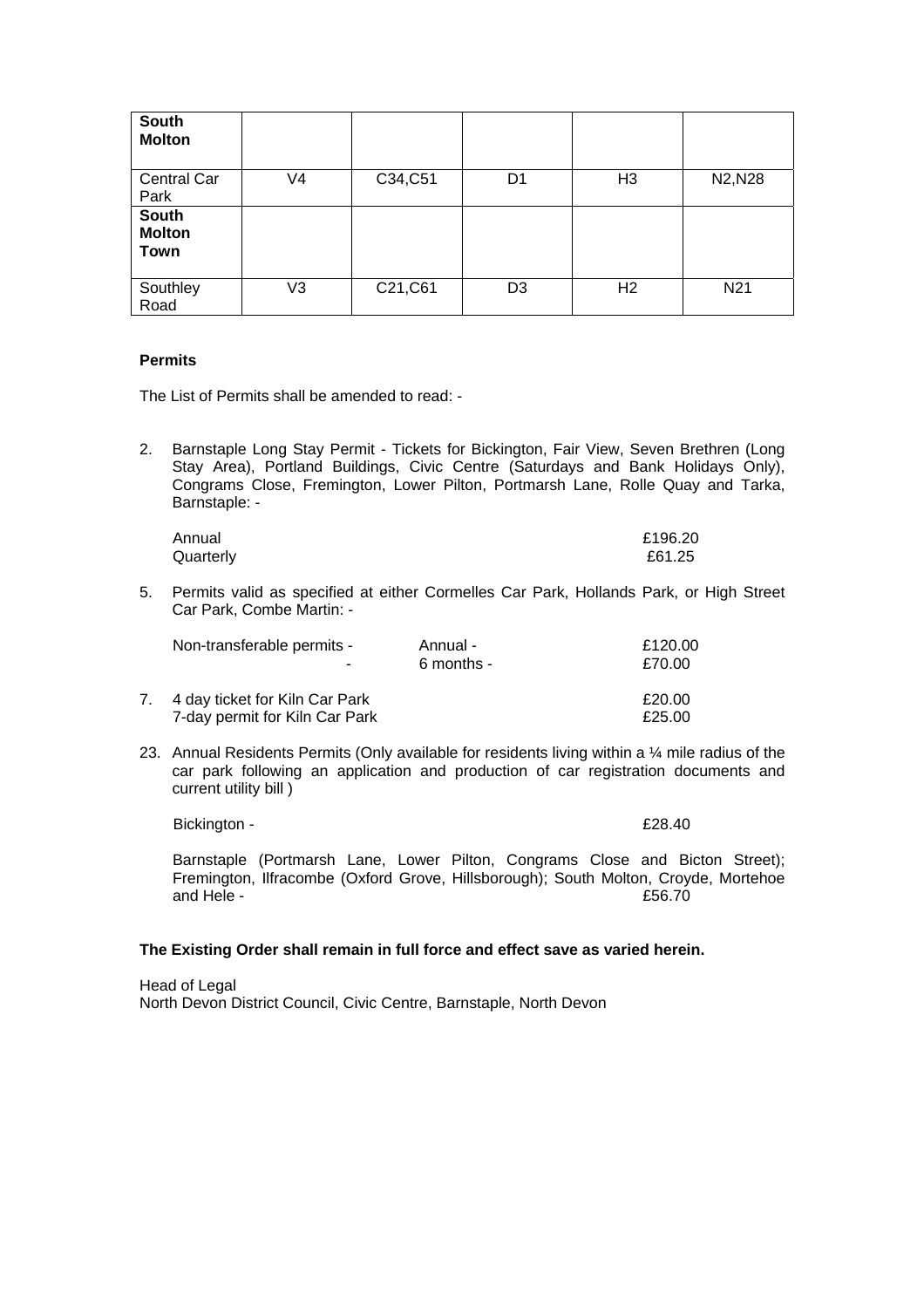#### **In this Schedule:**

#### **The scale of charges for each parking place shall be as follows:**

- $°C1$ 'C2' means  $\ell$ 1.00 per hour,  $\ell$ 7.50 per day means from 15<sup>th</sup> March to 31<sup>st</sup> October -  $f$ 1.00
- $°C3'$ per hour means from 1<sup>st</sup> November to 14<sup>th</sup> March -60p for 1 hr,  $f1.20$  for 2 hrs,  $f1.80$  for 3 hrs, All day  $£2.00.$
- 'C4' means from 1st November to 14th March between 7.00pm and 10.00am – No Night Charge
- $°C5$ means  $f(1.50)$  per hour,  $f(8.00)$  all day.
- $°C6'$ means  $\ell$ , 1.00 for 1 hour,  $\ell$ , 2.00 for 2 hours, £3.00 for 3 hours, £3.50 for 4 hours, All day  $f4.50.$
- $°C7$ <sup>\*</sup> means free of charge.
- C8' means from 15th March to 31st October between 9.00pm and 10.00am – No Night Charge
- 'C9' means up to1 hour free,  $f$ 1.60 all day.
- 'C10' means from 15th March to 31st October - 70p per hour, maximum charge  $\text{\emph{f}}2.60$  per day.
- 'C11' means  $f(1.00)$  per hour,  $f(5.00)$  all day
- 'C12' means from 1<sup>st</sup> November to 14<sup>th</sup> March – 60p for 2 hours, maximum charge  $f$  1.60 All day.
- 'C13' means from 15th March to 31st October– 60p for 2 hours,  $f$ , 1.60 All day.
- 'C14' means from 1st November to 14th March - 60p up to 2 hours,  $f_{1.20}$  from 2 hours up to 12 Hours,  $f(1.70 \text{ up to } 24 \text{ hours})$
- 'C15' means between 6.00pm and 8.30am – No Night Charge
- 'C16' means 60p up to 2 hours,  $f_n$ 1.20 from 2 hours up to 12 Hours,  $f<sub>1</sub>1.70$  up to 24 hours
- 'C17' means from 15th March to 31st October – 80p per hour from 8.00 a.m. to 6.00 p.m. and  $\text{\textsterling}2.00$ from 6 p.m. to 8.00 a.m.. Maximum charge  $£6.00$  per 24 hours.
- 'C18' means reserved parking only -  $\text{\textsterling}143.75$  per quarter;  $f$ , 575 per year.
- 'C19' means 30 mins free parking. No return within 2 hours.
- 'C20' means reserved parking available -  $\text{\textsterling}358.00$  per year.
- 'C21' means reserved parking only  $\text{\textsterling}200.00$  per half year.
- 'C22' means parking for local residents only with reserved ticket  $f_{190}$  per year (15th March to 31st October on Cheyne Beach Car Park). From 1st November to 14th March, parking on other Ilfracombe Car Parks.
- 'C23' means from 1st April to 25th September up to 2hours - 50p, 2 hours -  $\text{\textsterling}1.00$ , 24 hours -  $\text{\textsterling}3.00$
- 'C24' means parking for local residents living within  $\frac{1}{4}$  mile radius of the car park - £56.70 per year.
- 'C25' means Permit holders only £77.50 per year.
- 'C26' means reserved parking available - £995.50 per year.
- 'C27' means reserved parking only -  $f$ , 147 per year.
- 'C28' means reserved parking available -  $f$ , 211.00 per year.
- 'C29' means reserved parking available -  $f$ ,452.00 per year.
- 'C30' 'C31' 'C32' 'C33' 'C34' 'C35' 'C36' 'C37' 'C38' 'C39' 'C40' 'C41' 'C42' 'C43' 'C44' 'C45' 'C46' 'C47' 'C48' 'C49' 'C50' 'C51' 'C52' 'C53'  $°C54"$ 'C55' 'C56' 'C57' 'C58' 'C59' 'C60' 'C61' 'C62' means reserved parking £464.00 per year. means residents permit available to those living within  $\frac{1}{4}$  miles of the parking place at a charge of  $\frac{1}{28.40}$  per year means 50p per hour. means from 15th March to 31st October - 90p for 1 hour,  $f$ , 1.80 for 2 hours, All day  $f$ , 3.10 means 30p per hour, maximum charge  $\text{\emph{f}}1.10$  per day. means  $\text{\emph{f}}$ , 1.50 from 10 p.m. to 9 a.m. means reserved parking only by arrangement with NDDC. means up to 1 hour -  $\text{\textsterling}1.00$ , up to 2 hours -  $\text{\textsterling}2.00$ , up to 3 hours -  $f3.00$ , All day -  $f4.00$ means up to 1 hour free, up to 3 hours 60p,  $\text{\textsterling}1.60$  all day means  $f(1.50)$  per hour,  $f(8.00)$  all day. means 40p per hour. £2.60 all day means £1.60 all day means 60p for 3 hours,  $\text{\textsterling}1.60$  all day. means parking by non-transferable Permit only from 6pm to 9am. means from 15th March to 31st October  $f<sub>1</sub>1.20$  per hr. means £1.60 all day  $5<sup>th</sup> November - f,5.00 per day and from 16<sup>th</sup> July to 4<sup>th</sup>$ September -  $f_{0.00}$  per day. means reserved parking only -  $f<sub>1</sub>67.00$  per half year. means £1.50 per hour, £8.00 all day (24 Hours) means from 1st November to 14th March – 60p for 2 hours,  $f$ , 1.60 All day. means reserved parking only £38.50per quarter, £132per year. means residents permit available to those living within  $\frac{1}{4}$  miles of the parking place at a charge of £56.70 per year means 20p for 1 hour, 50p per hour thereafter means between 8.30am and 6.00pm –up to 1 hour – 4 hours - £3.60, up to 5 hours - £4.50, All day - £6.50 means 55p per departure for Operators using the Bus Station for less than 15,000 departures per year means 50p per departure for Operators using the Bus Station for 15,000 or more departures per year Station for Inter City departures means 30p for 1 hour, 60p for two hours, £1.60 all day means reserved parking available £466.00 per year means reserved parking £583 per year means up to 1 hour free, 2 hours 30p, 3 hours 60p,  $£1.60$  all day means 60p for 1 hr,  $\text{\textsterling}1.20$  for 2 hrs,  $\text{\textsterling}1.80$  for 3 hrs, All day £2.00 from 1<sup>st</sup> September 2012. means Annual Residents Permit (Available for all
	- 'C63' means Annual Residential Parking Permit - £160.00
	- 'C64' means Annual Residential Parking Permit - £190.00
	- C65 means reserved parking  $f(619.20)$  per year

means from 1st March to 15th July and 5th September to

- 90p, up to 2 hours  $\text{\textsterling}1.80$ , up to 3 hours  $\text{\textsterling}2.70$ , up to
- means  $\text{\textsterling}2.25$  per departure for Operators using the Bus
- 
- Parishioners of Braunton)  $\text{\textsterling},175.00$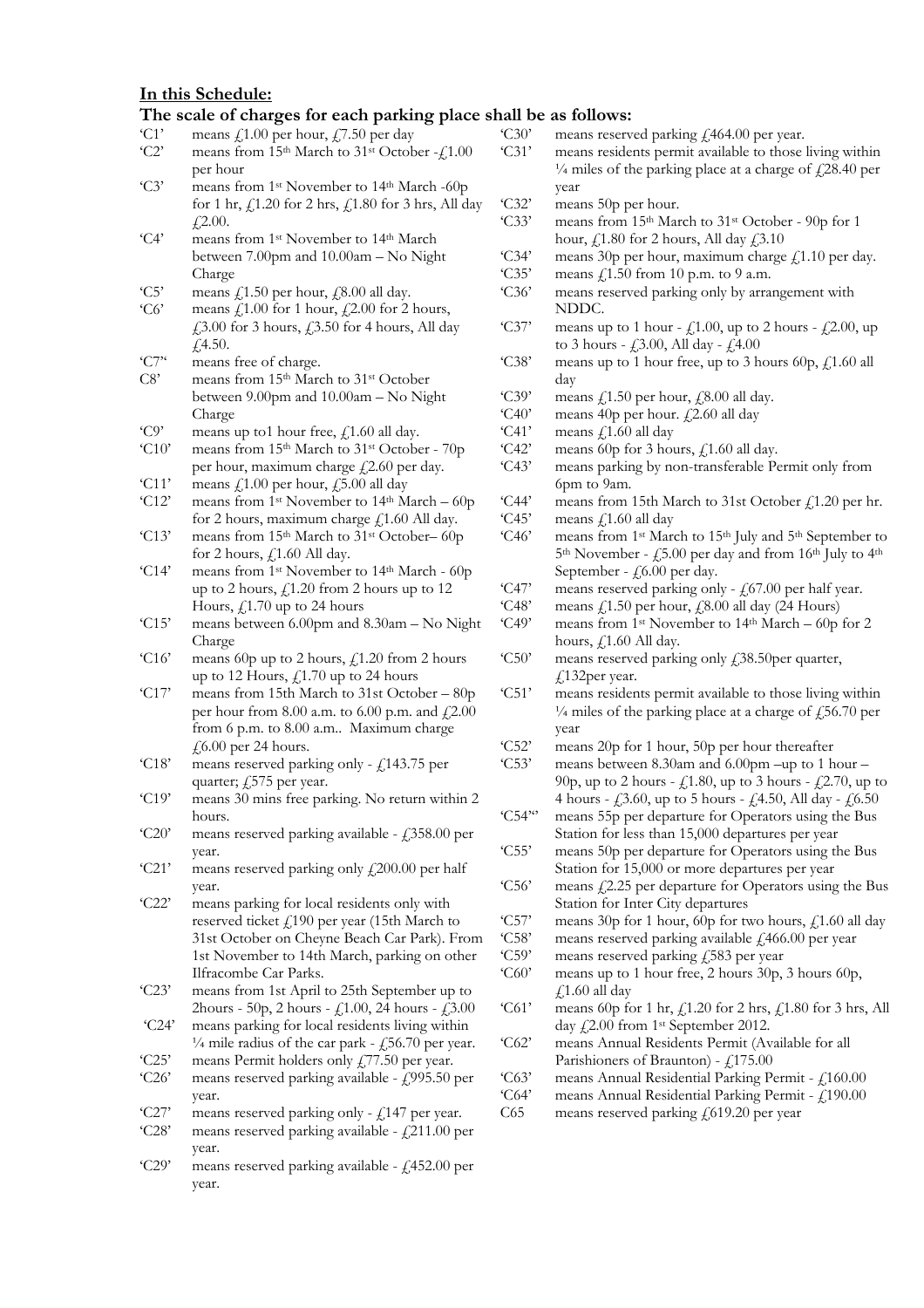### **The days of operation of the scale of charges shall be as follows:**

- 'D1' means Monday to Saturday inclusive.
- 'D2' means no charges payable on car park for any day.
- 'D3' means charges apply every day.
- 'D4' means Saturdays and Bank Holidays only.
- 'D5' means Monday to Friday inclusive.

### **The hours of operation of the scale of charges shall be as follows:**

- 'H1' means 8.30am to 6.00pm.
- 'H2' means all hours.
- 'H3' means 8.00am to 6.00pm.
- 'H4' means 10.00am to 9.00pm.
- 'H5' means 10.00am to 7.00pm.
- 'H6' means 9.30am to 5.30pm
- 'H7' means 7.00am to 10.00pm
- 'H8' means 10.00am to 6.00pm
- 'H9' means 9.00am to 5.00pm

### **The following combinations of vehicles shall be the Classes of vehicles permitted to park in the parking places:**

- 'V1' means solo motorcycles, registered disabled vehicles, motor cars, quad bikes and motorcycle combinations.
- 'V2' means solo motorcycles, registered disabled vehicles, motor cars and vehicles not exceeding 3,500 kg unladen weight.
- 'V3' means solo motorcycles, registered disabled vehicles, motor cars, quad bikes and motorcycle combinations and motor vehicles not exceeding 3,500 kg unladen weight.
- 'V4' means solo motorcycles, registered disabled vehicles, motor cars, quad bikes and motorcycle combinations, motor vehicles not exceeding 3,500 kg unladen weight and trailers and caravans.
- 'V5' means motor vehicles exceeding 3,500 kg unladen weight.
- 'V6' means coaches.
- 'V7' means registered disabled vehicles, motor cars, quad bikes and motorcycle combinations and motor vehicles not exceeding 3,500 kg unladen weight.
- 'V8' means parking for general public prohibited.
- 'V9' means parking for general public prohibited except for those with reserved tickets.
- 'V10' means parking for general public prohibited except for those with season tickets.
- 'V11' means parking for holders of reserved tickets and registered disabled vehicles only.
- 'V12' means solo motorcycles only.
- 'V13' means light commercial vehicles not exceeding 3,500 kg unladen weight only
- 'V14' means solo motorcycles, registered disabled vehicles, motor cars, quad bikes and motorcycle combinations, motor vehicles not exceeding 3,500 kg unladen weight and trailers.
- 'V15' means no lorries or coaches
- 'V16' means no camping.
- 'V17' means motor homes.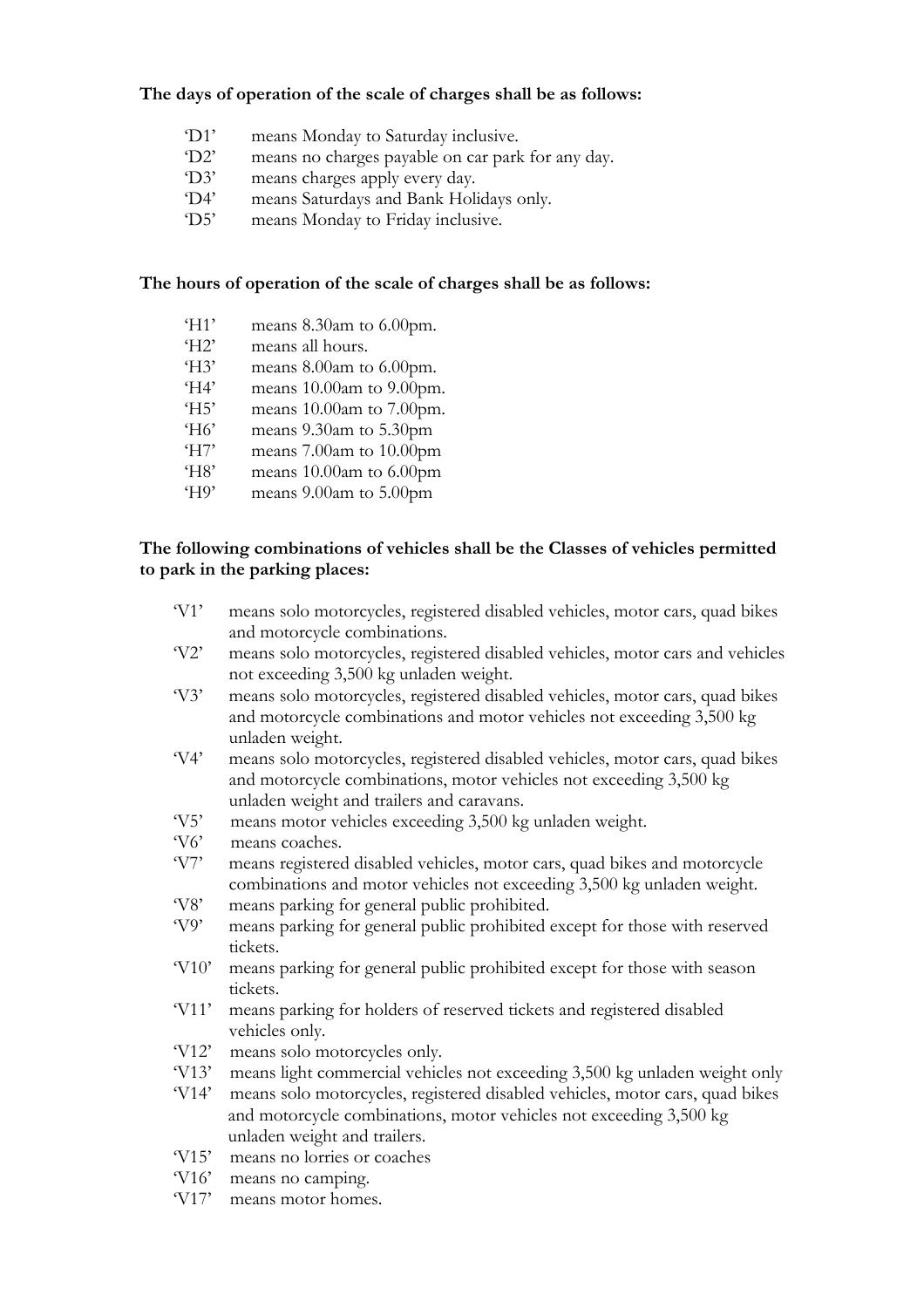- 'V18' means Heavy Goods Vehicles (HGV's).
- 'V19' means Public Service Vehicles (excluding Taxis).

#### **Days on which ticket is valid and other ancillary matters shall be as follows:**

- 'N1' means no overnight parking is permitted.
- 'N2' means ticket, other than reserved and permits valid for day of purchase and day following so long as purchase ticket remains valid.
- 'N3' means solo motorcycles free of charge.
- 'N4' means maximum stay is 7 days no return within 2 hours unless otherwise approved by the District Council
- 'N5' means maximum stay is 3 hours
- 'N6' means no return within 2 hours.
- 'N7' means solo motorcycles free of charge provided they park in specifically designated spaces for their use, otherwise car park scale of charges applies.
- 'N8' means maximum stay in car park between 9.00am and 9.00pm 3 hours.
- 'N9' means coach parking only by arrangement with NDDC.
- 'N10' means for Commercial Road Car Park first half hour free for visitors to Lynton House, Monday to Friday only.
- 'N11' means no ticket required but maximum stay between 8.00am and 3.00pm is 3 hours.
- 'N12' means Livestock transporters free of charge on Market Day. Unhitched trailers prohibited at all times.
- 'N13' means for washing of vehicles only.
- 'N14' means vehicle class V1 permitted to park only between 6.00pm and 9.00am.
- 'N15' means no ticket necessary. Loading and unloading permitted for up to a maximum of 10 minutes, otherwise no parking permitted. No return within 1 hour.
- 'N16' means parking for visitors to Mortehoe Cemetery only. Maximum stay 2 hours.
- 'N17' means maximum stay in car park 4 hours.
- 'N18' means free for use by visitors to Town Hall or Tourist Information Office, otherwise parking to general public prohibited, except those with reserved tickets.
- 'N19' means no ticket required but maximum stay half an hour or such period as agreed by Lynton and Lynmouth Town Council.
- 'N20' means parking for visitors to residents of Castle Quay Court permitted.
- 'N21' means for reserved tickets conditions of use are as on permit.
- 'N22' means for season tickets conditions of use are as on permit.
- 'N23' means tickets purchased between 9.00am to 9.00pm valid on day of purchase only, tickets purchased after 9.00pm and before 9.00am valid on day of purchase and if purchased before midnight then also valid for the following day up to 9.00am only.
- 'N24' means on market days the scale of charges shall apply only to that part of the parking place in use as such. Vehicle Class V5 only allowed within that part of the parking place as is set aside for use by market vehicles on market days.
- 'N25' means loading and unloading permitted by commercial vehicles for up to a maximum of 10 minutes, no return within 1 hour.
- 'N26' means parking with season ticket is not permitted.
- 'N27' means maximum stay within parking place is 1 hour.
- 'N28' means a maximum 12 hours stay with no return within 2 hours, applicable every day.
- 'N29' means maximum stay is 7 days no return within 6 hours.
- 'N30' means a total maximum of 4 operating licences for vehicles are allowed on the lorry park and no trailers to be licensed for the Lorry Park.
- 'N31' means that boats and trailers may only be parked within the designated area on the parking place.
- 'N32' means no parking all year except by specific arrangement with NDDC.
- 'N33' means no overnight parking between 10.00pm to 9.00am without season ticket is permitted.
- 'N34' means Coach parking in designated coach parking spaces to be  $£1.00$ .
- 'N35' means a ticket must be displayed at all times. No return within 1 hour for a free ticket..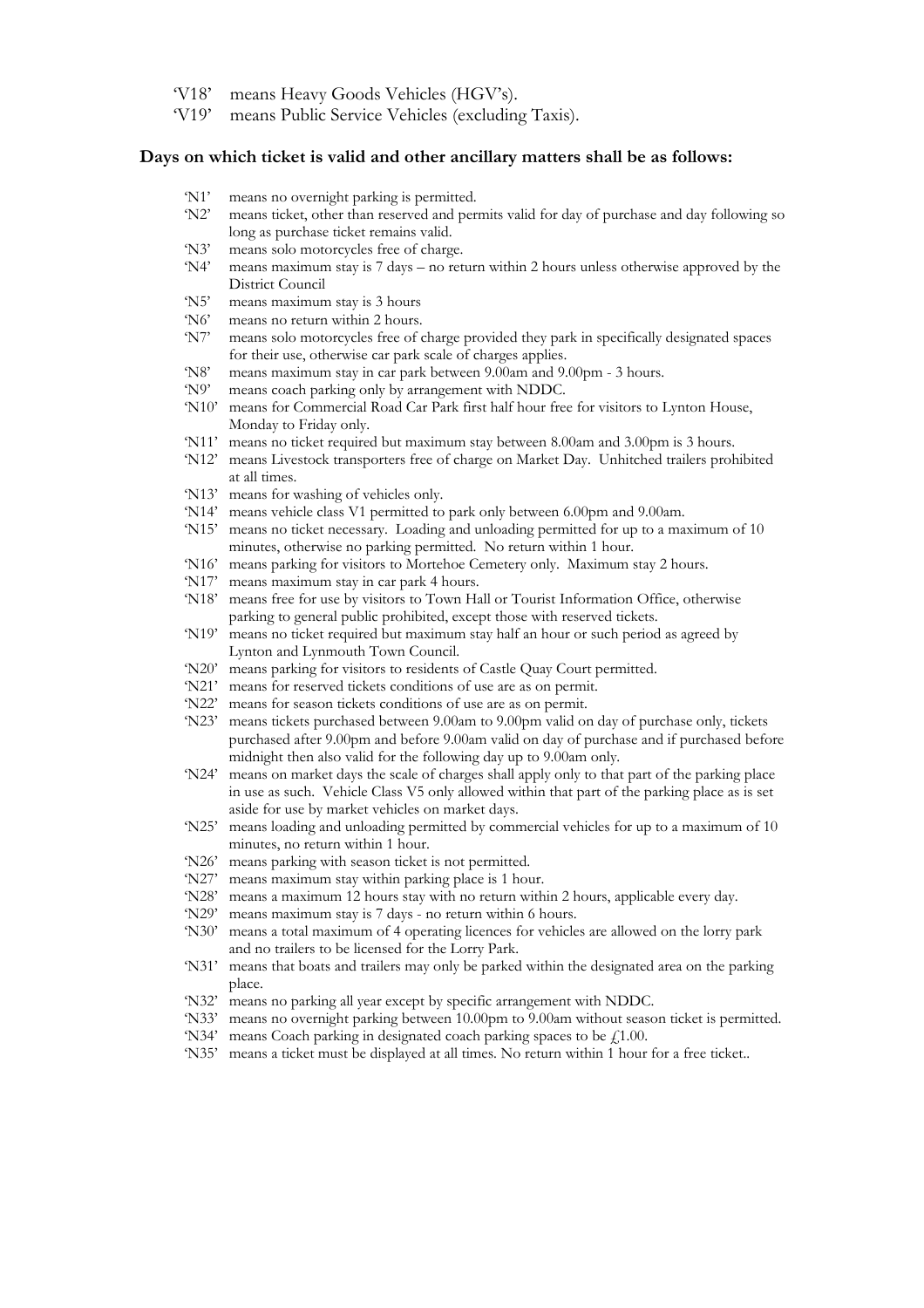| Name of Parking<br>Place                 | Permitted<br>classes<br>of vehicles | Scale of<br>Charges         | Days of<br>operation<br>of scale of<br>charges | Hours of<br>operation<br>of scale of<br>charges | <b>Ancillary matters</b> |
|------------------------------------------|-------------------------------------|-----------------------------|------------------------------------------------|-------------------------------------------------|--------------------------|
| Barnstaple                               |                                     |                             |                                                |                                                 |                          |
| <b>Bear Street</b>                       | V <sub>3</sub>                      | C1                          | D3                                             | H3                                              | N2                       |
| <b>Belle Meadow</b>                      | V <sub>3</sub>                      | C37                         | D <sub>3</sub>                                 | H3                                              | N2                       |
| <b>Bicton Street</b>                     | V9                                  | C <sub>24</sub>             | D <sub>3</sub>                                 | H2                                              | N <sub>21</sub>          |
| Castle Quay                              | V9                                  | C18                         | D3                                             | H2                                              | N20, N21                 |
| Castle Quay                              | V8                                  |                             | D2                                             |                                                 |                          |
| Slipway                                  |                                     |                             |                                                |                                                 |                          |
| Cattle Market                            | V <sub>3</sub>                      | C1                          | D3                                             | H <sub>3</sub>                                  | N2N7                     |
| Motorcycle Area                          | V12                                 |                             |                                                |                                                 | N7                       |
| Civic Centre                             | V3                                  | C37                         | D4                                             | H3                                              | N2                       |
| Commercial Road                          | V <sub>3</sub>                      | C1                          | D3                                             | H <sub>3</sub>                                  | N2                       |
| Congrams Close                           | V <sub>3</sub>                      | C24, C38                    | D1                                             | H3                                              | <b>N2N35</b>             |
| Coronation Street                        | V9                                  | C29                         | D <sub>3</sub>                                 | H2                                              | N21                      |
| Fairview                                 | V <sub>4</sub>                      | C <sub>41</sub>             | D1                                             | H3                                              | N2                       |
| Magdalene Lawn                           | V9                                  | C63                         | D <sub>3</sub>                                 | H2                                              | N21                      |
| Hardaway Head<br>Car Park                | V <sub>3</sub>                      | C1                          | D3                                             | H <sub>3</sub>                                  | N2                       |
| Ladies Mile                              | V1                                  | C7                          | D2                                             | H2                                              | N6, N11                  |
| Litchdon Street                          | V7                                  | C1                          | D3                                             | H3                                              | N2                       |
| Loverings Court                          | V9                                  | C65                         | D3                                             | H3                                              | N21                      |
| North Walk                               | V3                                  | C1                          | D3                                             | H3                                              | N2, N7                   |
| Pathfield Lawn                           | V9                                  | C63                         | D3                                             | H2                                              | N21                      |
| Paiges Lane                              | V7                                  | C1                          | D <sub>3</sub>                                 | H <sub>3</sub>                                  | N2, N6, N27              |
| Lower Pilton Car<br>Park                 | V <sub>3</sub>                      | C9, C24,<br>C <sub>28</sub> | D1                                             | H3                                              | N2N21, N35               |
| Portland Buildings                       | V <sub>3</sub>                      | C37                         | D <sub>3</sub>                                 | H <sub>3</sub>                                  | $\rm N2$                 |
| Portmarsh Lane                           | V3, V9                              | C24, C41,<br>C63            | D1                                             | H <sub>3</sub>                                  | N2, N21                  |
| Pottington<br>Road/Mill Road             | V8                                  |                             | D2                                             | H2                                              |                          |
| Queen Street                             | V <sub>3</sub>                      | C1                          | D3                                             | H <sub>3</sub>                                  | N2, N7                   |
| Motorcycle Area                          | V12                                 |                             |                                                |                                                 | N7                       |
| Richmond Walk                            | V9                                  | C63                         | D <sub>3</sub>                                 | H2                                              | N21                      |
| Rolle Quay                               | V3                                  | C20, C37                    | D3                                             | H3                                              | N2, N21                  |
| Rolle Quay Slipway                       | V8                                  |                             | D2                                             | H2                                              |                          |
| Rugby Club                               | V3                                  | C50                         | D <sub>5</sub>                                 | H <sub>3</sub>                                  | N21, N29                 |
| Seven Brethren                           |                                     |                             |                                                |                                                 |                          |
| First 4 rows                             | V <sub>4</sub>                      | C40                         | D1                                             | H <sub>3</sub>                                  | $N2$ ,                   |
| Remainder of main<br>car park            | V <sub>4</sub>                      | C <sub>41</sub>             | D1                                             | H <sub>3</sub>                                  | N2,                      |
| Seven Brethren<br>Bank Van Park          | V13, V17                            | C45                         | D <sub>3</sub>                                 | H2                                              | N <sub>4</sub>           |
| Seven Brethren<br><b>Bank Lorry Park</b> | V5, V6, V17,<br>V18                 | C48                         | D3                                             | H2                                              | N30                      |
| Silver Street                            | V9                                  | C <sub>26</sub>             | D3                                             | H2                                              | N21                      |
| Tarka                                    | V3                                  | C42                         | D1                                             | H3                                              | N2,                      |
| Tuly Street                              | V <sub>3</sub>                      | C1                          | D <sub>3</sub>                                 | H <sub>2</sub>                                  | N2,                      |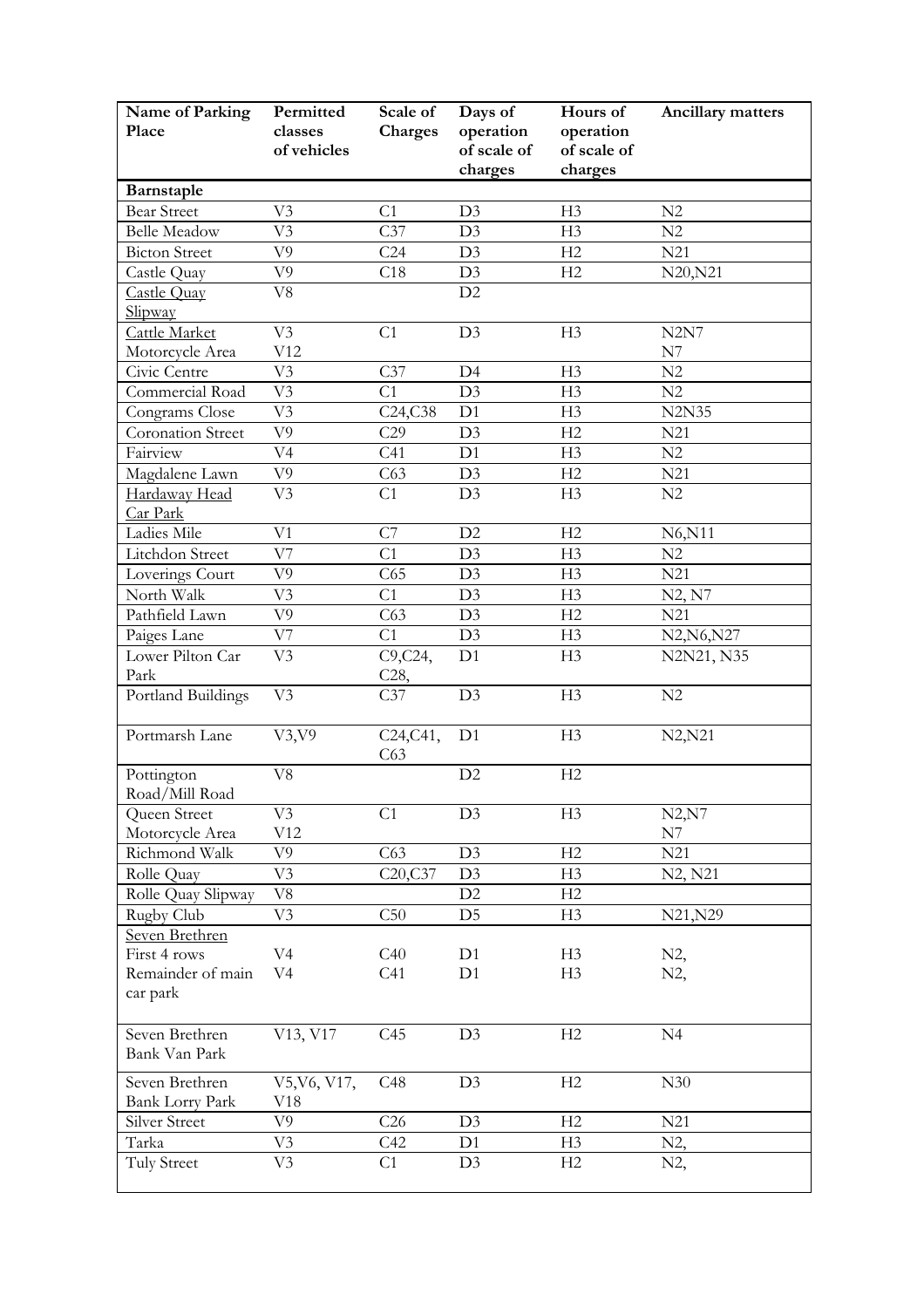| Name of Parking<br>Place            | Permitted<br>classes<br>of vehicles | Scale of<br>Charges               | Days of<br>operation<br>of scale of | Hours of<br>operation<br>of scale of | <b>Ancillary matters</b> |
|-------------------------------------|-------------------------------------|-----------------------------------|-------------------------------------|--------------------------------------|--------------------------|
|                                     |                                     |                                   | charges                             | charges                              |                          |
| <b>Barnstaple Bus</b>               | V6, V19                             | C54,                              | D3                                  | H2                                   | N1                       |
| Station (Red Area)                  |                                     | C55, C56                          |                                     |                                      |                          |
| Albert Lane Car                     | V7                                  | C36                               |                                     | H <sub>2</sub>                       | N1, N22                  |
| Park (Blue Area)<br>Museum of North | V <sub>9</sub>                      |                                   | D <sub>3</sub>                      | H <sub>2</sub>                       | N21                      |
| Devon Car Park                      |                                     | C7                                |                                     |                                      |                          |
| Berrynarbor Car                     | V <sub>2</sub>                      | C7                                | D2                                  | H <sub>2</sub>                       | N29                      |
| Park                                |                                     |                                   |                                     |                                      |                          |
| <b>Bickington</b> Car               | V <sub>3</sub>                      | C31, C57                          | D <sub>1</sub>                      | H <sub>3</sub>                       |                          |
| Park                                |                                     |                                   |                                     |                                      |                          |
| <b>Braunton</b>                     |                                     |                                   |                                     |                                      |                          |
| Caen Street Car                     |                                     |                                   |                                     |                                      |                          |
| Park (Main Red                      |                                     |                                   |                                     |                                      |                          |
| Area)                               | V3                                  | C <sub>52</sub>                   | D <sub>1</sub>                      | H <sub>9</sub>                       | N26, N7                  |
| Caen Street Car                     | $\overline{\rm V3}$                 | C52, C62                          | D <sub>1</sub>                      | H <sub>9</sub>                       |                          |
| Park (Blue                          |                                     |                                   |                                     |                                      |                          |
| Overflow Area)                      |                                     |                                   |                                     |                                      |                          |
| <b>Combe Martin</b>                 |                                     |                                   |                                     |                                      |                          |
| Cormelles Car Park                  | V <sub>3</sub>                      | C16                               | D3                                  | H2                                   | N <sub>29</sub>          |
| High Street Car                     | V1(V6)                              | C <sub>19</sub> , C <sub>43</sub> | D <sub>3</sub>                      | H2                                   | N14                      |
| Park                                |                                     |                                   |                                     |                                      |                          |
| Holdstone Down                      | V <sub>3</sub>                      | C7                                | D2                                  | H2                                   | N29                      |
| Hollands Park                       | V1                                  | C35                               | D3                                  | H2                                   | N29, N33                 |
| Kiln Car Park                       | V4 (V5)                             | C14, C17                          | D <sub>3</sub>                      | H2                                   | N23                      |
| The Parade                          | V7                                  | C14,C17                           | D3                                  | H2                                   | N2, N8                   |
| Croyde &                            |                                     |                                   |                                     |                                      |                          |
| Mortehoe                            |                                     |                                   |                                     |                                      |                          |
| Croyde Car Park                     | V <sub>2</sub>                      | C10,<br>C12, C24                  | D <sub>3</sub>                      | H <sub>3</sub>                       | N2                       |
| Croyde Car Park                     | V <sub>6</sub>                      | C <sub>5</sub>                    | D <sub>3</sub>                      | H <sub>3</sub>                       | N2, (N9)                 |
| (Coaches)                           |                                     |                                   |                                     |                                      |                          |
| Mortehoe Car Park                   | V <sub>2</sub>                      | C10, C12,<br>C <sub>24</sub>      | D <sub>3</sub>                      | H <sub>3</sub>                       | N2, N7                   |
| Fremington Car                      | V <sub>3</sub>                      | C24,C60                           | D1                                  | H <sub>3</sub>                       | N2,, N35                 |
| Park                                |                                     |                                   |                                     |                                      |                          |
| Haggington Car<br>Park              | V1                                  | C7                                | D2                                  | H2                                   | N29                      |
| Ilfracombe                          |                                     |                                   |                                     |                                      |                          |
| Adelaide Terrace                    | V1, V9                              | C <sub>36</sub>                   | D <sub>3</sub>                      | H2                                   | N21                      |
| Bicclescombe                        | $_{\rm V1}$                         | $\overline{C7}$                   | D2                                  | H2                                   | N29                      |
| Brookdale (Cars)                    | V <sub>3</sub>                      | C3, C33                           | D <sub>3</sub>                      | H <sub>3</sub>                       | N <sub>2</sub>           |
| Brookdale (Lorries                  | V5, V6, V17                         | C39                               | D3                                  | H2                                   | N2                       |
| and coaches)                        |                                     |                                   |                                     |                                      |                          |
| Cheyne Beach                        | V2, V9                              | C22                               | D3                                  | H2                                   | N21                      |
| Cove                                | V3                                  | C2, C3                            | D3                                  | H <sub>3</sub>                       | N2, N7                   |
| Hele                                | V <sub>3</sub>                      | C10, C12,<br>C <sub>24</sub>      | D <sub>3</sub>                      | H <sub>3</sub>                       | N2                       |
| Hillsborough                        | V <sub>4</sub>                      | C13, C24,                         | D3                                  | H3                                   | N2                       |
| (Cars)                              |                                     | C49                               |                                     |                                      |                          |
| Hillsborough                        | V5, V6, V17                         | C39                               | D3                                  | H2                                   | N2                       |
| (Lorries)                           |                                     |                                   |                                     |                                      |                          |
| Jubilee Gardens-<br>East            | V3                                  | C2, C3                            | D <sub>3</sub>                      | H <sub>3</sub>                       | N2                       |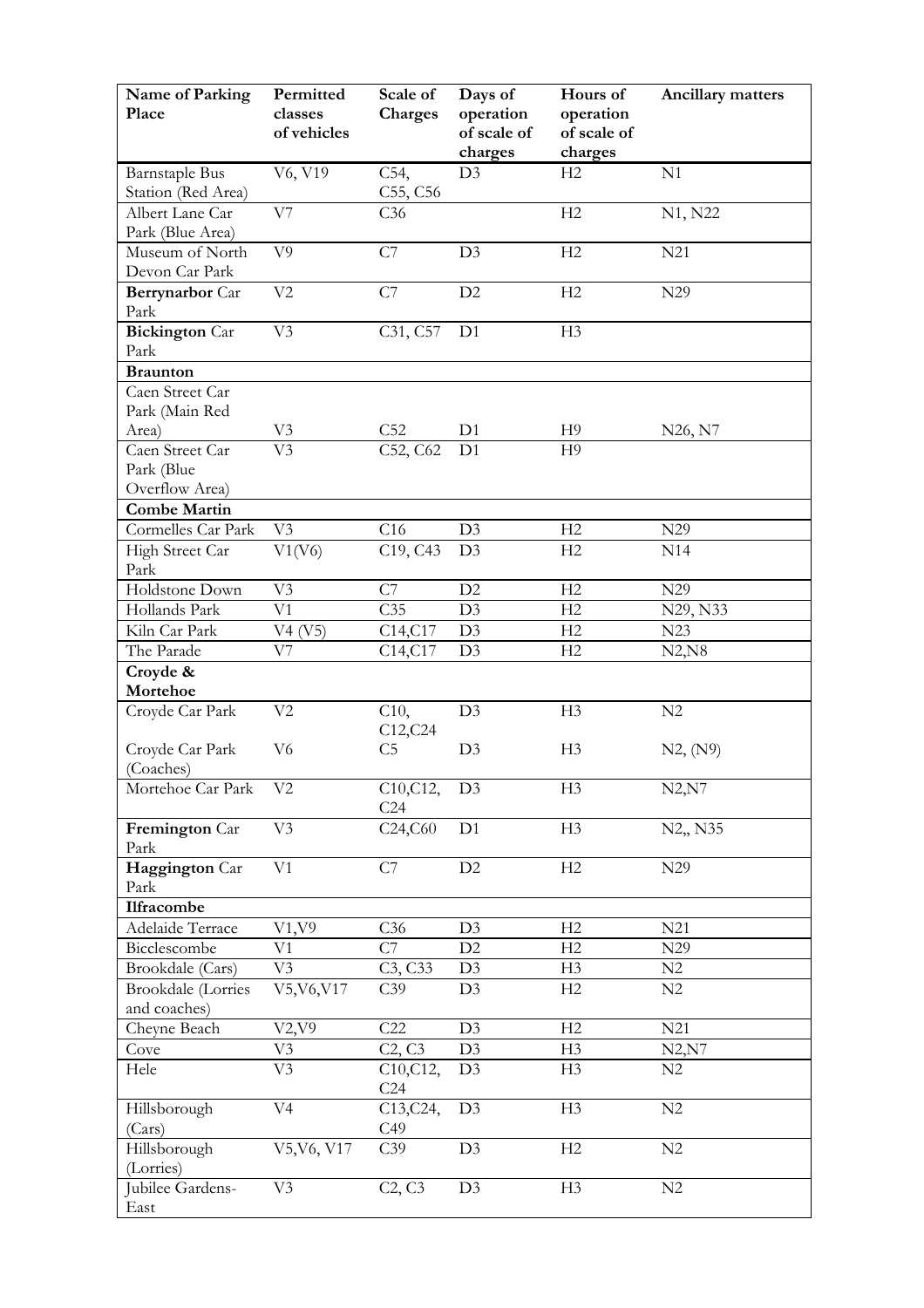| Name of Parking<br>Place         | Permitted<br>classes<br>of vehicles | Scale of<br>Charges                           | Days of<br>operation<br>of scale of<br>charges | Hours of<br>operation<br>of scale of<br>charges | <b>Ancillary matters</b>         |
|----------------------------------|-------------------------------------|-----------------------------------------------|------------------------------------------------|-------------------------------------------------|----------------------------------|
| Jubilee Gardens-<br>West         | V11                                 | C2, C3,<br>C30                                | D3                                             | H <sub>3</sub>                                  | N21                              |
| Jubilee Gardens -<br>Theatre     | V <sub>3</sub>                      | C58                                           | D <sub>3</sub>                                 | H <sub>2</sub>                                  | N21                              |
| Larkstone Lane                   | V <sub>4</sub>                      | C3, C33                                       | D <sub>3</sub>                                 | H <sub>3</sub>                                  | N <sub>2</sub>                   |
| Marine Drive                     | V14                                 | C3, C33                                       | D <sub>3</sub>                                 | H <sub>3</sub>                                  | N31, N2                          |
| Oxford Grove                     | V <sub>3</sub>                      | C3, C24,<br>C <sub>3</sub> 3, C <sub>64</sub> | D3                                             | H <sub>3</sub>                                  | N2                               |
| Pier                             | V <sub>3</sub>                      | C <sub>2</sub> , C <sub>3</sub>               | D <sub>3</sub>                                 | H <sub>3</sub>                                  | N2, N7                           |
| Quay Head                        | V8                                  |                                               |                                                |                                                 | N15                              |
| Sea Front                        | V1                                  |                                               | D2                                             | H2                                              | N32                              |
| Wilder Road                      | V <sub>3</sub>                      | C2, C3                                        | D <sub>3</sub>                                 | H <sub>3</sub>                                  | N2, N7                           |
| <b>Instow Marine</b><br>Car Park | V <sub>1</sub>                      | C23                                           | D3                                             | H2                                              | N2,N3                            |
| Landkey                          |                                     |                                               |                                                |                                                 |                                  |
| Millenium Green<br>Car Park      | V <sub>2</sub>                      | C7                                            | D2                                             | H <sub>2</sub>                                  | N29                              |
| Bakery Way                       | V <sub>2</sub>                      | C7                                            | D2                                             | H <sub>2</sub>                                  | N29                              |
| Church Lake                      | V <sub>2</sub>                      | C7                                            | D2                                             | H2                                              | N29                              |
| Swimbridge Car<br>Park           | V <sub>2</sub>                      | C7                                            | D <sub>2</sub>                                 | H <sub>2</sub>                                  | N29                              |
| Lynton $\&$<br>Lynmouth          |                                     |                                               |                                                |                                                 |                                  |
| <b>Bottom Meadow</b>             | V3(V6)                              | C <sub>6</sub>                                | D3                                             | H8                                              | N2, N3, N34                      |
| <b>Cross Street</b>              | V3                                  | C <sub>6</sub>                                | D <sub>3</sub>                                 | H8                                              | N2,N3                            |
| Esplanade (NW<br>section)        | V1                                  | C6                                            | D3                                             | H8                                              | N2,N3                            |
| Esplanade (SE<br>Section)        | V <sub>1</sub>                      | C6                                            | D <sub>3</sub>                                 | H8                                              | N2, N3, N17                      |
| Lower Lyndale                    | V4(V6)                              | C6                                            | D3                                             | H8                                              | N2, N3, N6, N26, N34             |
| Lynbridge Car Park               | V1, V10                             | C <sub>25</sub>                               | D <sub>3</sub>                                 | H <sub>2</sub>                                  | N22                              |
| Manor Gardens<br>Roadway         | V7, V8                              |                                               | D2                                             | H8                                              | N15                              |
| Old Cemetery                     | V <sub>1</sub>                      | C7                                            | D2                                             | H2                                              | N6,N19                           |
| Slipway                          | V8                                  |                                               | D3                                             | H8                                              |                                  |
| Town Hall<br>Forecourt           | V1, V9                              |                                               | D3                                             | H8                                              | N18                              |
| Upper Lyndale                    | V <sub>3</sub>                      | C6                                            | D <sub>3</sub>                                 | H8                                              | N2,N3                            |
| Valley of Rocks<br>Car Park      | V4(V6)                              | C6                                            | D3                                             | H8                                              | N2, N3, N34                      |
| Valley of Rocks<br>Picnic Area   | V <sub>4</sub>                      | C6                                            | D <sub>3</sub>                                 | H8                                              | N2,N3                            |
| Watersmeet                       | V3(V6)                              | C <sub>6</sub>                                | D <sub>3</sub>                                 | H8                                              | N2, N3, N34                      |
| Mortehoe                         |                                     |                                               |                                                |                                                 |                                  |
| Cemetery                         | V3,                                 | C7                                            | D2                                             | H2                                              | N <sub>16</sub> , N <sub>1</sub> |
| Marine Drive                     | V3, V15, V16                        | C46                                           | D <sub>3</sub> for<br>period<br>15.03-6.11     | H7                                              | N1, N2, N3                       |
| Parracombe Car<br>Park           | V <sub>1</sub>                      | C7                                            | D <sub>2</sub>                                 | H2                                              | N29                              |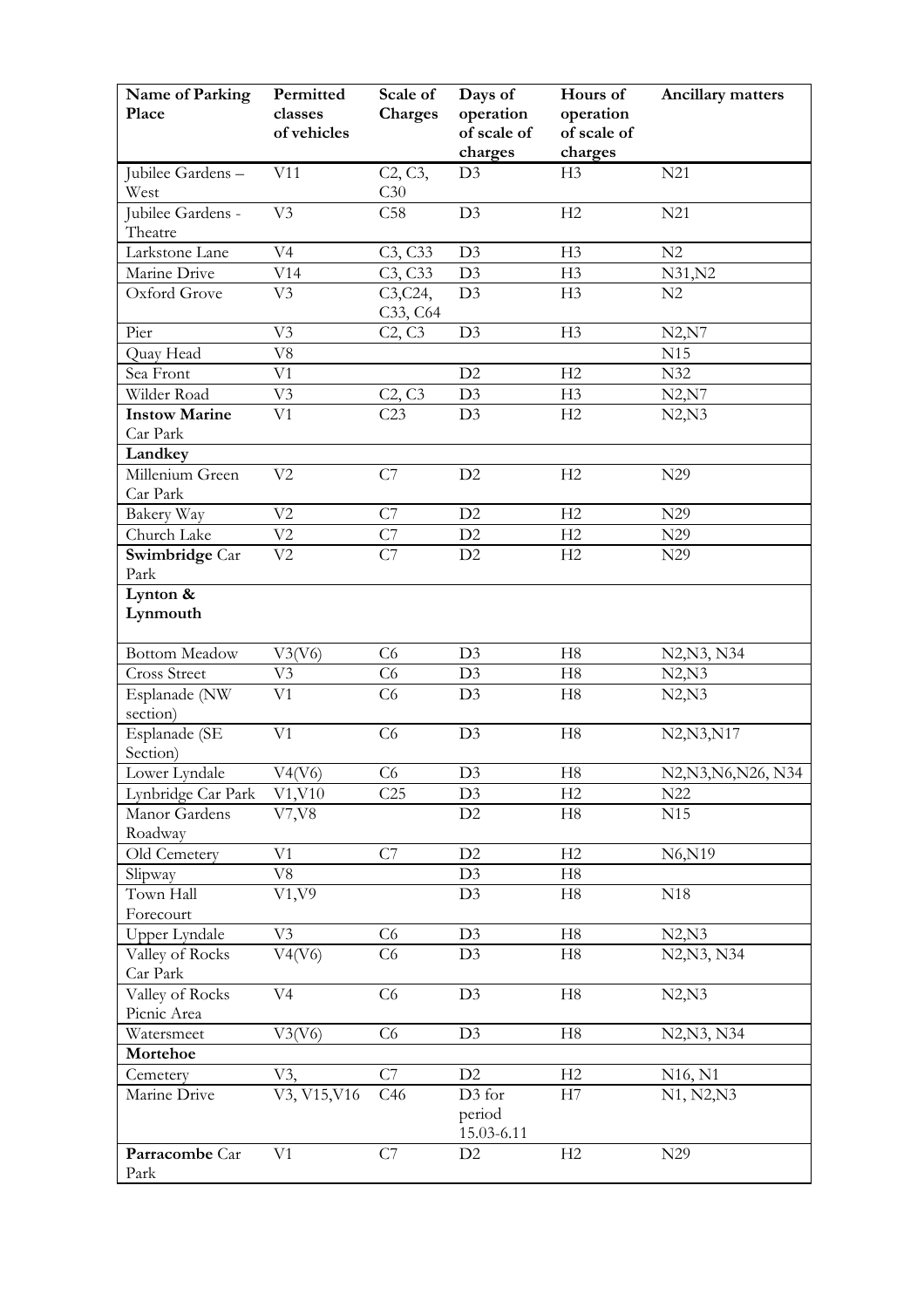| Name of Parking<br><b>Place</b> | Permitted<br>classes<br>of vehicles | Scale of<br><b>Charges</b>        | Days of<br>operation<br>of scale of<br>charges | Hours of<br>operation<br>of scale of<br>charges | Ancillary matters |
|---------------------------------|-------------------------------------|-----------------------------------|------------------------------------------------|-------------------------------------------------|-------------------|
| <b>South Molton</b>             |                                     |                                   |                                                |                                                 |                   |
| Central Car Park                | V4                                  | C <sub>34</sub> , C <sub>51</sub> | D <sub>1</sub>                                 | H <sub>3</sub>                                  | $N2_{n}N28$       |
| Central Car Park                | V5, V6, V17,                        | C <sub>11</sub>                   | D <sub>5</sub>                                 | H <sub>3</sub>                                  | N <sub>12</sub>   |
| (Lorries)                       | V18                                 |                                   |                                                |                                                 |                   |
| Lorry Wash                      | V5,V6                               | C7                                | D2                                             | H <sub>2</sub>                                  | N <sub>13</sub>   |
| <b>South Molton</b>             |                                     |                                   |                                                |                                                 |                   |
| Town                            |                                     |                                   |                                                |                                                 |                   |
| New Road                        | V3                                  | C <sub>21</sub>                   | D <sub>3</sub>                                 | H <sub>2</sub>                                  | N21               |
| Southley Road                   | V3                                  | C21, C61                          | D <sub>3</sub>                                 | H <sub>2</sub>                                  | N21               |
| <b>East Street</b>              | V3                                  | C7                                | D <sub>3</sub>                                 | H <sub>2</sub>                                  | N21               |
| Pannier Market                  | V3                                  | C32                               | D <sub>1</sub>                                 | H <sub>3</sub>                                  | N2, N3, N5        |

## **PERMITS**

General Information – All Permits (except Residents Permits) can be used in conjunction with 2 vehicle registration numbers to allow for Customers having shared cars within a family. Any amendment to the 2 vehicle registration numbers originally listed on the Permit will result in a new permit being issued subject to a  $\text{\emph{f}}5.00$  administrative Charge.

Except where otherwise stated in this Schedule the charges for Season Tickets are as follows: -

1. Permits for motor cars valid in all North Devon District Council Long Stay Car Parks in the towns/villages of Barnstaple, Croyde, Ilfracombe (excluding Pier and Cove Car Parks), Instow, Lynton, Lynmouth, Mortehoe and South Molton: -

| Weekly (7days) | £20.80   |
|----------------|----------|
| 4 Day          | f(12.10) |

2. Barnstaple Long Stay Permit - Tickets for Bickington, Fair View, Seven Brethren (Long Stay Area), Portland Buildings, Civic Centre (Saturdays and Bank Holidays Only), Congrams Close, Fremington, Lower Pilton, Portmarsh Lane, Rolle Quay and Tarka, Barnstaple: -

| Annual    | f,196.20       |
|-----------|----------------|
| Quarterly | $\sqrt{61.25}$ |

3. Permits for permitted vehicle class V5 valid in Hillsborough & Brookdale, Ilfracombe, Seven Brethren Lorry Park, Central Car Park, South Molton and Lower Lyndale & Bottom Meadow Car Parks, Lynton and Lynmouth: -

| Weekly (7days) | $\sqrt{45.90}$ |
|----------------|----------------|
| 6 Day          | $\angle 39.40$ |
| 4 Day          | $\sqrt{26.20}$ |

4. Permits valid as specified at either Kiln Car Park or Parade Car Park, Combe Martin: -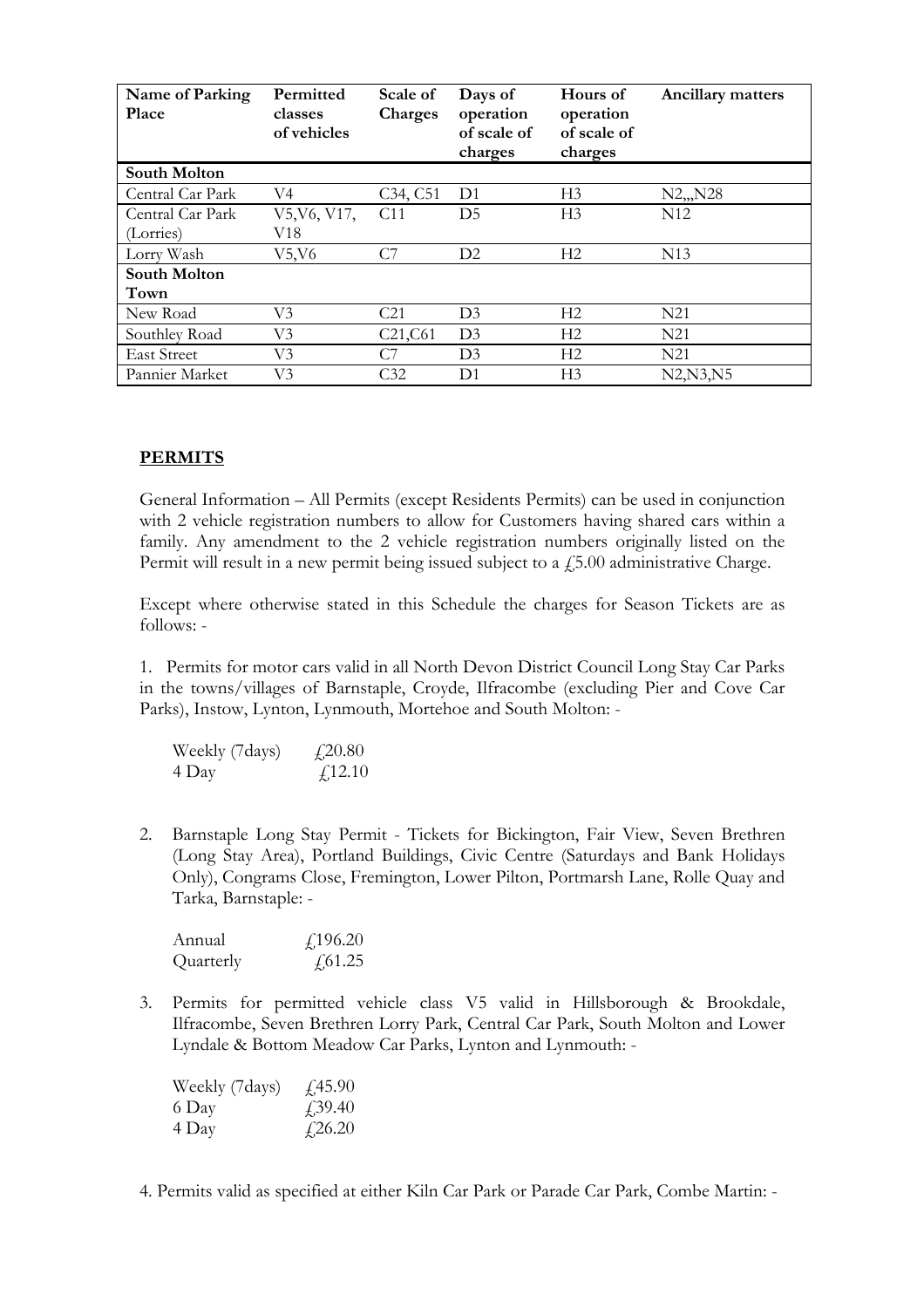| Non-transferable permits- | Annual $-f120.00$<br>6 months - $\frac{1}{2}$ , 70.00 |
|---------------------------|-------------------------------------------------------|
| Transferable permits -    | $\angle 240.00$                                       |

5. Permits valid as specified at either Cormelles Car Park, Hollands Park, or High Street Car Park, Combe Martin: -

Non-transferable permits - Annual - £120.00 -6 months -  $\text{\textsterling}70.00$ 

- 6. Permit for use in any Combe Martin Parish Council car park  $\qquad$  £150.00
- 7. 4 day ticket for Kiln Car Park  $\frac{20.00}{20.00}$ 7-day permit for Kiln Car Park  $\qquad$   $\qquad$   $\qquad$   $\qquad$   $\qquad$   $\qquad$   $\qquad$   $\qquad$   $\qquad$   $\qquad$   $\qquad$  7.25.00
- 8. Permits for motor cars valid in all car parks in Lynton and Lynmouth (except Esplanade (SE Section), Lower Lyndale and Lynbridge Car Parks): -

| Annual         | $\sqrt{77.50}$ |
|----------------|----------------|
| Weekly (7days) | $\angle 18.00$ |
| 4 day          | £12.00         |

9. Permits valid for motor cars at Lynbridge Car Park: -

Non-transferable season tickets -  $f<sub>i</sub>100.00$ 

10. Tickets for motor vehicles valid in all North Devon District Council car parks in Barnstaple (excluding Barnstaple Cattle Market), Ilfracombe (excluding Pier), South Molton, Croyde & Mortehoe maximum 2 weeks per customer per annum: -

Weekly (7days)  $\angle$  £26.90

11. Ilfracombe Long Stay Permit - Tickets for motor cars in Larkstone Lane, Brookdale, Oxford Grove, Hillsborough, Hele, Marine Drive (Winter Only) Ilfracombe: -

| Annual    | $\text{\textsterling}196.20$ |
|-----------|------------------------------|
| Quarterly | $\sqrt{61.25}$               |

12. Tickets valid at the Pannier Market Car Park, South Molton: -

£26.00 per quarter

13. Tickets for Central Car Park, South Molton: -

Business Permits

Annual £196.20 Quarterly  $f$ 61.25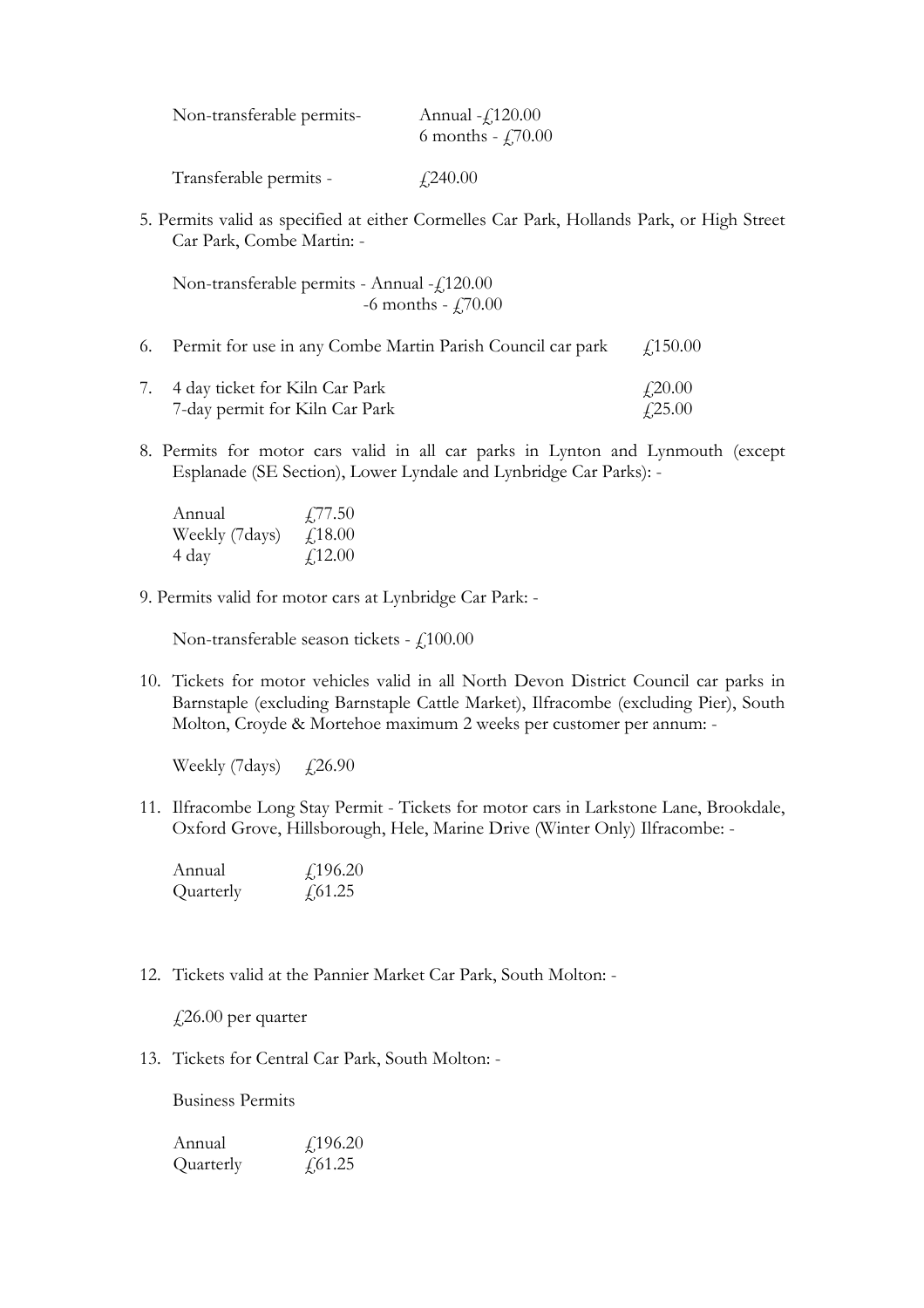14. Tickets valid at the Marine Drive Car Park, Woolacombe (Mortehoe): -

Non-transferable tickets for Parishioners -  $\angle$  430.00 per annum Non-transferable tickets -  $\qquad \qquad \text{(70.00 per annum)}$ 

15. Tickets for Seven Brethren Bank Lorry Park, Barnstaple: -

Annual  $f800.00$ 

16.Business Permits for Bickington and Fremington:-

Annual  $\qquad \qquad$   $\qquad$   $\qquad$   $\qquad$   $\qquad$   $\qquad$   $\qquad$   $\qquad$   $\qquad$   $\qquad$   $\qquad$   $\qquad$   $\qquad$   $\qquad$   $\qquad$   $\qquad$   $\qquad$   $\qquad$   $\qquad$   $\qquad$   $\qquad$   $\qquad$   $\qquad$   $\qquad$   $\qquad$   $\qquad$   $\qquad$   $\qquad$   $\qquad$   $\qquad$   $\qquad$   $\qquad$   $\qquad$   $\qquad$   $\qquad$ 

17. Permits for permitted vehicle class V6 valid in Bottom Meadow, Lower Lyndale, Valley of Rocks Car Park and Watersmeet, Lynton and Lynmouth: -

Weekly (7days)  $\angle$  £35.00 Annual  $f$ ,70.00

18. Winter permit valid from 1<sup>st</sup> November to 14<sup>th</sup> March - Tickets for motor cars in Brookdale, Cove, Oxford Grove, Hillsborough, Marine Drive, Jubilee Gardens, Larkstone Lane and Wilder Road, Ilfracombe Car Parks: -

£87.20 per period (2 per household)

19. Permits for Instow Marine Car Park, Instow: -

Non-transferable permits -  $f$ 80.00

20. Permits for Guesthouses and Hotels only in Lynton and Lynmouth Car Parks: -

| Annual          | $\sqrt{77.50}$ |
|-----------------|----------------|
| Weekly (7days)  | f18.00         |
| 4 Day           | f12.00         |
| Visitors Permit | $\sqrt{3.50}$  |

21.Daytime permit for Hillsborough & Larkstone Lane, Ilfracombe Car Park:-

Annual  $\qquad \qquad$   $\qquad$   $\qquad$   $\qquad$   $\qquad$   $\qquad$   $\qquad$   $\qquad$   $\qquad$   $\qquad$   $\qquad$   $\qquad$   $\qquad$   $\qquad$   $\qquad$   $\qquad$   $\qquad$   $\qquad$   $\qquad$   $\qquad$   $\qquad$   $\qquad$   $\qquad$   $\qquad$   $\qquad$   $\qquad$   $\qquad$   $\qquad$   $\qquad$   $\qquad$   $\qquad$   $\qquad$   $\qquad$   $\qquad$   $\qquad$ 

22. Evening Permit for Local Residents of Barnstaple and Ilfracombe for the closest nominated Long Stay Car Park to their home (Valid from 4.45 p.m. in one Long Stay Car Park Only)

Annual  $f$ , 20.40

23. Annual Residents Permits (Only available for residents living within a  $\frac{1}{4}$  mile radius of the car park following an application and production of car registration documents and current utility bill )

Bickington -  $f$ , 28.40